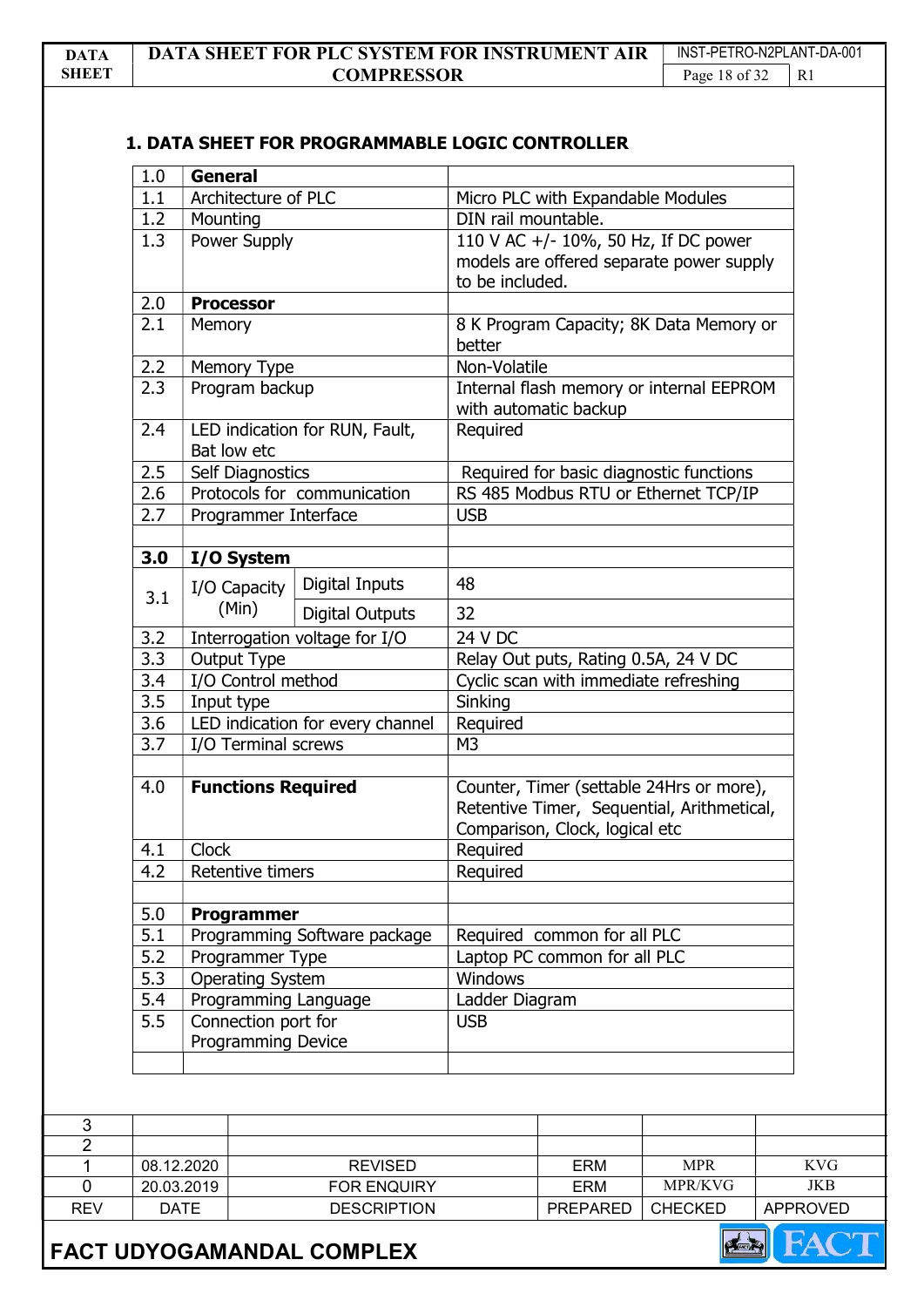#### DATA **SHEET**

# DATA SHEET FOR PLC SYSTEM FOR INSTRUMENT AIR COMPRESSOR

32267-14-DA-00002 Page 19 of 32

| 6.0 | <b>Accessories</b>            |                                                                                         |
|-----|-------------------------------|-----------------------------------------------------------------------------------------|
| 6.1 | Input Interposing Relay with  | Coil: 110V AC, 2CO with contact rating:                                                 |
|     | base                          | 110 V AC 2A or higher                                                                   |
| 6.2 | Output Interposing relay with | Coil: 24 V DC, 2CO with Contact rating:                                                 |
|     | base                          | 110 V AC 2A or higher                                                                   |
| 6.3 | Trip amplifiers               | Universal input (mA, RTD, TC etc) with<br>configuration facility through front buttons, |
|     |                               | PV & Set value LED display required, Alarm<br>contact rating 110 V AC, 0.5A.            |

## 2. DATA SHEET FOR CONTROL PANEL

| 1.0              | <b>General</b>                 |                                                 |  |
|------------------|--------------------------------|-------------------------------------------------|--|
| 1.1              | <b>Type</b>                    | Free Standing                                   |  |
| 1.2              | Make                           | Reputed                                         |  |
|                  |                                |                                                 |  |
| 2.0              | <b>Dimension</b>               |                                                 |  |
| 2.1              | <b>Size</b>                    | 2000 (H)x 1000 (W) x 600 (D) Note 1             |  |
| 2.2              | Colour                         | <b>RAL 7035</b>                                 |  |
| 2.3              | <b>Doors</b>                   | Back Side; Double door                          |  |
| 2.4              | <b>Base Frame for Panel</b>    | Required; Height 100 mm.                        |  |
| 2.5              | <b>Glanding Plate location</b> | Top back side                                   |  |
| 2.6              | <b>Panel Accessories</b>       | Illumination, Exhaust Fan, Dust filter, Utility |  |
|                  |                                | socket, Lock and key & Gland Plate etc.         |  |
|                  |                                |                                                 |  |
| 3.0              | <b>Wiring</b>                  |                                                 |  |
| 3.1              | Cable size                     | 0.75 Sq. mm, Multi stranded or better           |  |
| 3.2              | Feruling style                 | Cross Ferruling with single sleeved ferrules    |  |
| 3.3              | Name Plates / Tagging          | Required for all components & Panel             |  |
| 3.4              | Wire colours                   | Power: Red & black; Signals - Grey; Earth:      |  |
|                  |                                | Green                                           |  |
| 3.5              | Cable ducts                    | Slotted PVC                                     |  |
| $\overline{3.6}$ | Cable lugs                     | Bootlace type                                   |  |
| 3.7              | <b>Terminals</b>               | Feed through Single fused type with M3          |  |
|                  |                                | screws. Material polyamide.                     |  |
| 3.8              | <b>DIN Rails</b>               | Top Hat type; Steel DIN Rail with zinc plated   |  |
|                  |                                | and chromate passivated.                        |  |
| 3.9              | Panel Earthing                 | Provision required                              |  |
|                  |                                |                                                 |  |
| 4.0              | <b>Accessories</b>             |                                                 |  |
| 4.1              | <b>Push Buttons</b>            | Type: Standard, Element : Dual (1               |  |
|                  |                                | $NO+1NC);$                                      |  |
| 4.2              | <b>Indication Lamps</b>        | Type: Standard, LED, Rating: 24 V DC;           |  |
| 4.3              | Selector Switch                | Type: Standard, Element : Dual (1               |  |
|                  |                                | $NO+1NC);$                                      |  |

Notes:

1. Dimensions indicated are min requirement. Vendor to suitably size the panel dependingonrequirement.

FACT UDYOGAMANDAL COMPLEX